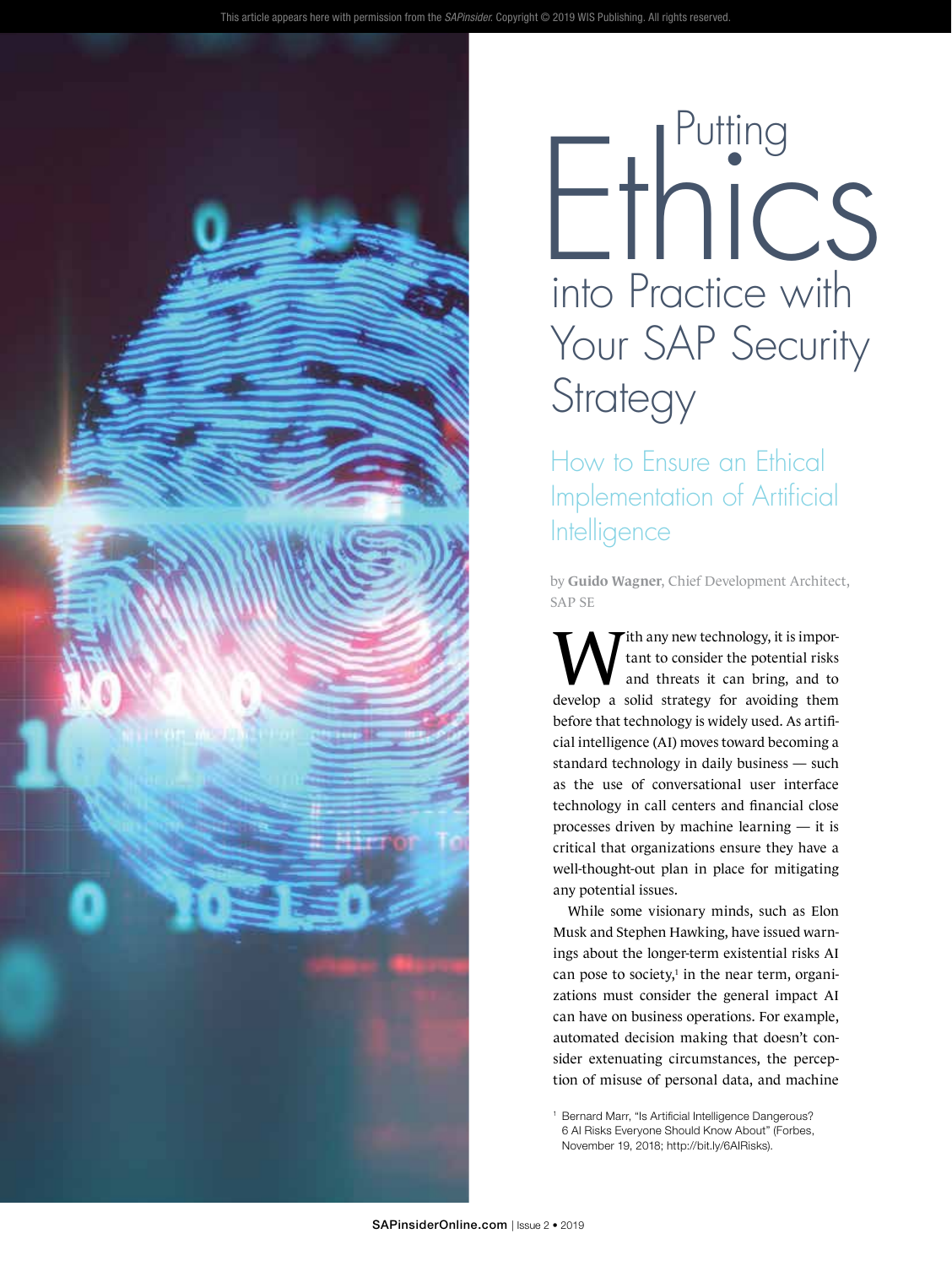learning based on faulty data can significantly affect the security of a company's business model and reputation. With AI, companies increasingly need to balance the safety and privacy of people with the pursuit of growth and success.

This article shows security and risk managers and decision makers who are considering the use of AI in their organization's software system landscape how to mitigate the risks posed by AI software by expanding existing security standards with a clearly defined set of digital ethics. It first looks at some typical ethical challenges businesses using AI-based software face and how these challenges can be mitigated. It then provides an overview of SAP's own guiding principles for developing and deploying AI-based software and offers advice for how to get started developing a strategy for ethical AI in your own organization.

#### Security Meets Ethics

So what are some of the ethical challenges businesses face when it comes to AI software? Here, we look at a few typical examples — specifically, ethical challenges around safety, privacy, and bias when using AI software — and some ways you can start to think about mitigating these risks.

# Ethical Challenges Around Safety and **Privacy**

One business area that involves ethical challenges is the balance between profit and safety risks. Imagine you are on vacation and a hurricane is on its way to your location. You want to fly home, but the airfare is much higher than usual because some pricing software detected a spike in bookings without factoring in the potential impact on your safety. Similar scenarios have occurred when it comes to the price of drinking water during times of water shortage. In addition to creating safety risks, these scenarios can also tarnish the company's public image. Mitigating measures for these scenarios would be to include the event (the hurricane or water shortage, for instance) in the pricefinding algorithm (via automated rules or a rule that triggers an alert for human intervention, for example) and provide unambiguous instructions for handling the situation.

Another area of ethical challenges that can influence how a company is perceived is data privacy. There are many existing regulations about the usage of personal data — such as the EU's General Data Protection Regulation (GDPR)<sup>2</sup> — that do permit the use of anonymized data that cannot be connected to an identifiable person. However, many people do not want even anonymized data about their behavior used for any purpose. While this is not generally a legal compliance issue, it is a good example of the concept of farther-reaching "ethical compliance," and of how even just the perception that a company is violating people's privacy can cause a damaging lack of trust in that business. This type of scenario must be addressed by additional standards, and may include some academic research to understand how factors such as cultural backgrounds can impact ethical requirements, and how technological solutions can mitigate the impact.



"Automated decision making that doesn't consider extenuating circumstances, the perception of misuse of personal data, and machine learning based on faulty data can significantly affect the security of a company's business model and reputation."

- Guido Wagner, Chief Development Architect, SAP SE

<sup>2</sup> For more on GDPR, see the article ["Meeting Modern Data](https://sapinsider.wispubs.com/Assets/Articles/2017/August/SPI-Meeting-Modern-Data-Protection-Requirements)  [Protection Requirements"](https://sapinsider.wispubs.com/Assets/Articles/2017/August/SPI-Meeting-Modern-Data-Protection-Requirements) in the July-September 2017 issue of *SAPinsider*, available at [SAPinsiderOnline.com.](https://SAPinsiderOnline.com)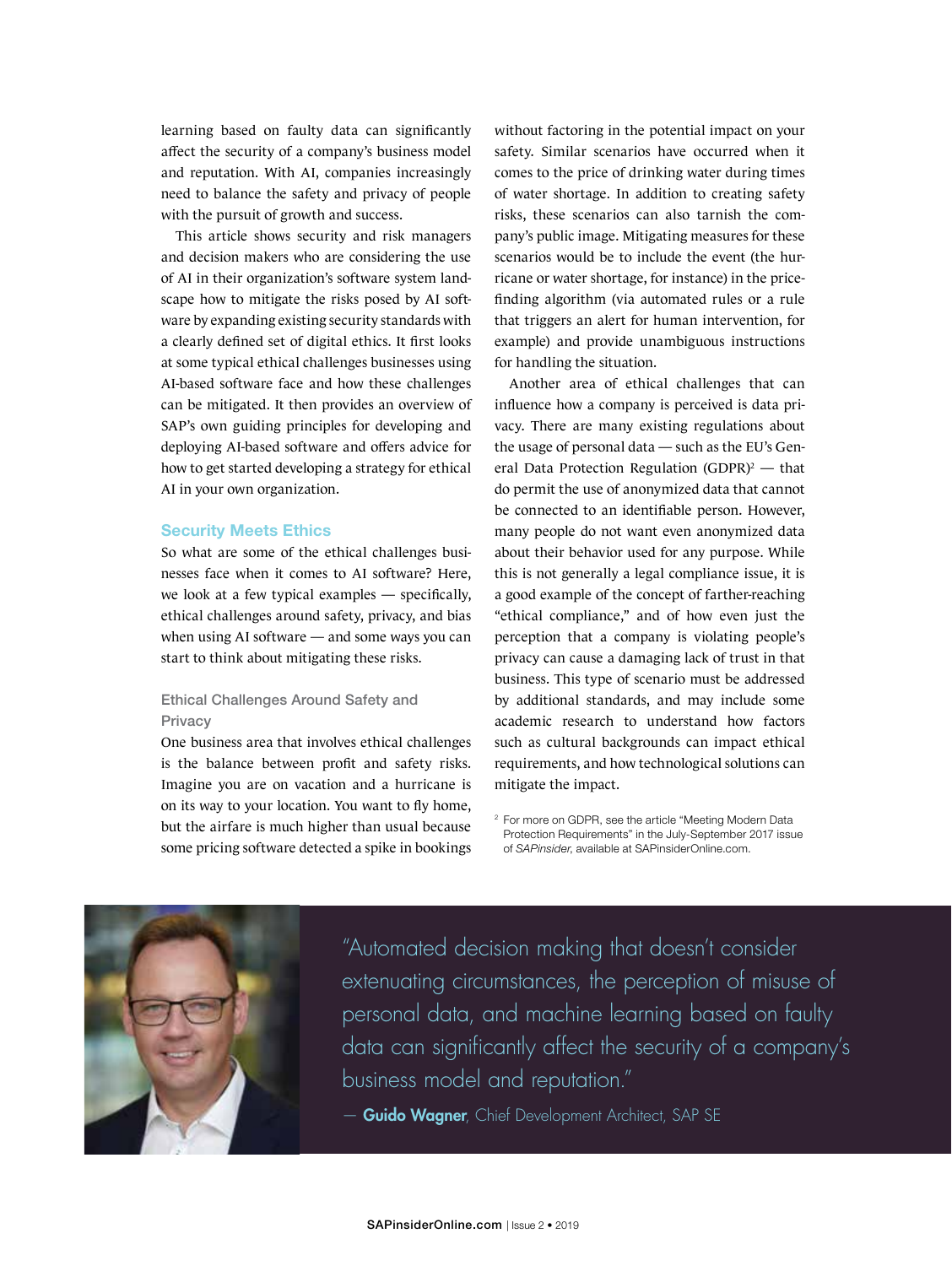### Ethical Challenges Around Bias

Other types of ethical challenges have more technical roots, such as machine-learning software that bases its behavior on a certain selection of data. One well-known example is the chatbot "Tay," which learned slang from reading posts on Twitter and eventually began to post inflammatory and offensive tweets.<sup>3</sup> The reason this happened is simple: the bot was trained using the data of only a small sample of human culture — the language typically used on Twitter by people with specific interests and goals. Another example would be a hiring app that is trained using data that consists almost exclusively of profiles of male applicants and employees — in this scenario, the system (and hiring process) will be weighted against anyone who doesn't fit that same profile.

This is one aspect of what is called "bias," and while avoiding it can be a significant challenge for software developers and AI trainers, it is critical from a security perspective. Imagine what might happen if AI-based software is trained with an unbalanced data set, whether unintentional or with fraudulent intent. While this might not be a huge problem in the case of simple image recognition, what happens if it's a neural network that a business uses to run prediction routines, and that managers rely on to make decisions? Recommendations from such a system will be misleading, even if the algorithms are correct, which can affect not only individuals, but also business operations and the company's public image.

If there is fraudulent intent involved, it can be hard to identify or prove, since technologies such as neural networks do not work as transparently as previously used analytical algorithms — neural networks do not contain a well-defined set of algorithms, so it is nearly impossible to tell how exactly they calculated a result. Because of this missing transparency, it is often not possible to reproduce how a trained deep-learning system comes to a particular result.

The best chance to mitigate the risk of bias is to deeply understand the use cases of a system when designing it, and to ensure the completeness of the training data. Systems designed in this way will have limitations — that is, boundaries within which they work to ensure a low bias level — that are clearly communicated by the manufacturer or trainer of the system. Another possibility is to create qualifiers — such as a "bias index of learned data" — that could be helpful for evaluating the quality of AI recommendations. This is an idea that needs research and standardization to become a valid approach, however.

#### A Framework for Digital Ethics

The ethical challenges surrounding AI-based software is a key consideration for any organization that is moving forward into a digital business model, including SAP. One way SAP is taking action to address these challenges is by participating in broad discussions about establishing norms around the use of AI-based software that range across industries, academics, and politics. For example, SAP is engaged with the Partnership on AI,4 the European Commission's High-Level Expert Group on Artificial Intelligence,<sup>5</sup> and the Council on the Responsible Use of AI.6

Another way SAP is addressing these challenges is by creating a framework of ethical values that goes beyond legal compliance to take into account the effect AI-based software can have on people's quality of life. As a starting point, in the summer of 2018, SAP founded an AI Ethics Steering Committee and created a set of seven guiding principles for developing and deploying AI-based software, such as its SAP Leonardo Machine Learning portfolio. See the sidebar "SAP's Guiding Principles for AI" on the next page for an overview of these principles.

These principles are maintained and executed by SAP's AI Ethics Steering Committee, which consists of nine executive managers, including the heads of design, machine learning, legal, data protection, and sustainability. The AI Ethics Steering Committee is supported by an external AI Ethics Advisory Panel where academic experts contribute

- <sup>4</sup> Learn more about the Partnership on AI at [https://www.](https://www.partnershiponai.org) [partnershiponai.org](https://www.partnershiponai.org).
- <sup>5</sup> Learn more about the European Commission's High-Level Expert Group on Artificial Intelligence at [http://bit.ly/](http://bit.ly/ECExpertGroupAI) [ECExpertGroupAI.](http://bit.ly/ECExpertGroupAI)
- <sup>6</sup> Learn more about the Council on the Responsible Use of AI at [http://bit.ly/AICouncil.](http://bit.ly/AICouncil)

<sup>&</sup>lt;sup>3</sup> Jane Wakefield, "Microsoft Chatbot Is Taught to Swear on Twitter" (BBC News, March 24, 2016; [http://bit.ly/](http://bit.ly/TayChatbot) [TayChatbot\)](http://bit.ly/TayChatbot).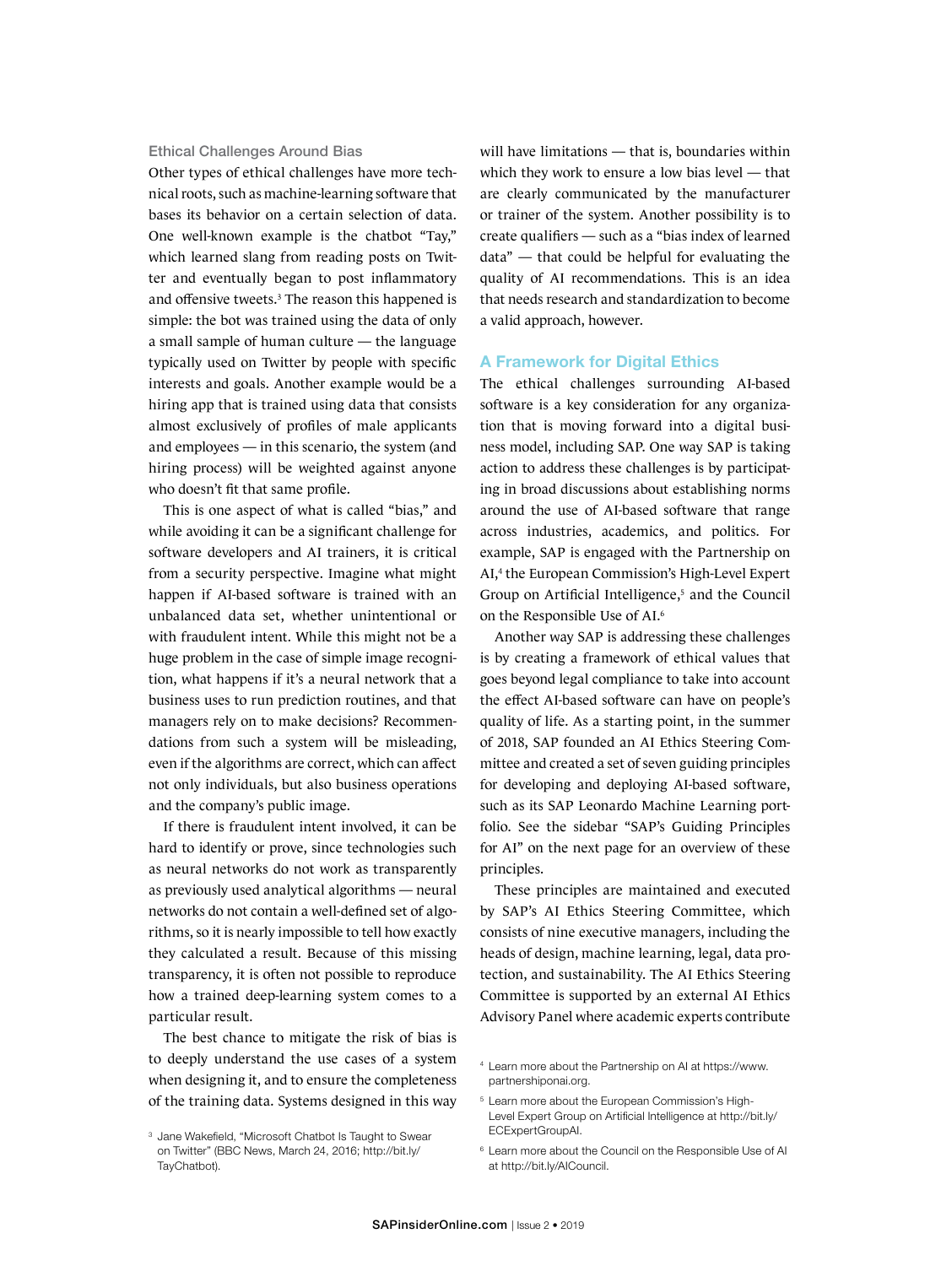not only from the point of view of IT, but also from the perspective of biology, theology, legal, and other sciences and areas of study.

The AI Ethics Steering Committee is supported internally by a diverse expert group and collaborates with an internal "think cell" that handles questions about business ethics in digitalization scenarios. This type of setup has several advantages. For example, it facilitates a close connection to the board and direct access to employees who define, build, and implement AI. It also connects the committee with relevant discussions on ethics outside of SAP and ensures that upcoming questions around business ethics are involved in all AI-related work.

# Developing Principles and Putting Them into Practice

Developing a set of guiding principles for digital ethics is an important first step for any software provider working with AI technology. There are three tasks in particular that are key to paving the way to ethical, sustainable AI practices based on guiding principles similar to the ones outlined by SAP: gathering requirements for ensuring the implementation of ethical AI, adding ethical AI information to your existing standards and policies, and monitoring and auditing AI activities. Let's take a closer look.

# Gathering Requirements for Ensuring the Implementation of Ethical AI

To build a successful set of principles, it is a good practice to first gather requirements based on customer feedback and academic discussions. Questions might include: In which cases must a system involve a human decision maker? What should the human-machine interaction look like? Which processes must be logged or monitored? Which parameters must be customizable to enable ethical system behavior? Within the purchasing process,

# SAP's Guiding Principles for Artificial Intelligence

SAP organizes its policies for developing and deploying software based on artificial intelligence (AI) around seven guiding principles, which are summarized here (the complete text of the principles is available at <http://bit.ly/SAPAIPrinciples>):

1. We are driven by our values. SAP actively supports a variety of UNdefined ethical precepts, including the Guiding Principles on Business and Human Rights,\* and developed the SAP Global Human Rights Commitment Statement\*\* that spells out its commitment. Furthermore, SAP's AI Ethics Steering Committee operates based on this principle.

2. We design for people. SAP strives to make the user experience of its software human-centered, where users can interact with systems just as they interact with other humans. SAP seeks to be inclusive with its AI software, and to empower and augment the talents of its diverse users. To achieve this goal, SAP actively drives co-innovation with customers.

3. We enable businesses beyond bias. Bias must be seen as a major risk when creating AI-based advisory or decision-making systems. SAP asks its teams to gain a deep understanding of the business problems they are trying to solve, and the data quality this demands. SAP is investigating new technical methods for mitigating biases and is open to co-innovation opportunities in this area.

4. We strive for transparency and integrity in all that we do. SAP customers will always remain in control of the deployment of SAP products, and SAP will clearly communicate the intended purpose of its products, their capabilities, and their limitations.

5. We uphold quality and safety standards. Ensuring the quality of AI-based products and the safety of humans when using them is at least as important as for any other product. AI-based products will be subject to quality assurance processes, which will be reviewed and adapted on a regular basis.

6. We place data protection and privacy at our core. Data protection is relevant to ethical behavior beyond legal compliance requirements — it also includes consideration of the impact AI can have on people's quality of life. SAP will communicate clearly how, why, where, and when customer and anonymized user data is used in its AI-based software. Together with partners, SAP will continue to research the development of the next generation of privacy-enhancing technologies.

7. We engage with the wider societal challenges of AI. SAP is aware that AI is one of the major drivers of what is widely known as the "future of work" discussion, and that AI has the potential to cause ethical dilemmas in business software. SAP will continue to consider and discuss the social impact and economics of AI across industries, borders, cultures, and philosophical and religious traditions.

- \* The UN's Guiding Principles on Business and Human Rights is available at [http://bit.ly/UNHumanRightsGuide.](http://bit.ly/UNHumanRightsGuide)
- \*\*The SAP Global Human Rights Commitment Statement is available at [http://bit.ly/SAPHumanRightsGuide.](http://bit.ly/SAPHumanRightsGuide)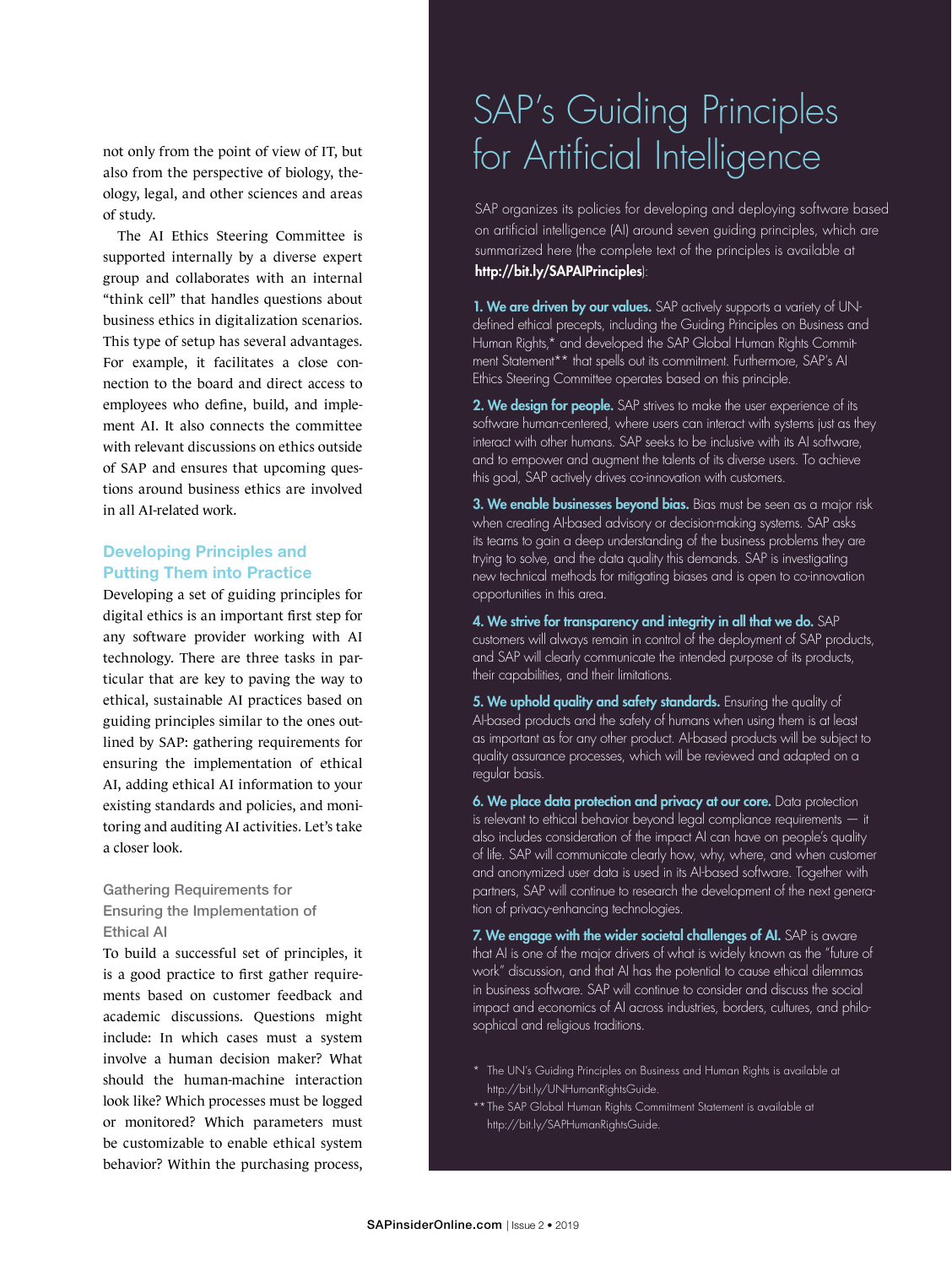

- The Partnership on AI <https://www.partnershiponai.org>
- The European Commission's High-Level Expert Group on Artificial Intelligence <http://bit.ly/ECExpertGroupAI>
- The Council on the Responsible Use of AI <http://bit.ly/AICouncil>
- SAP's Guiding Principles for Artificial Intelligence <http://bit.ly/SAPAIPrinciples>
- UN Guiding Principles on Business and Human **Rights**

## <http://bit.ly/UNHumanRightsGuide>

- SAP Global Human Rights Commitment Statement <http://bit.ly/SAPHumanRightsGuide>
- SAP Leonardo Machine Learning: AI Ethics and **Society** [https://www.sap.com/products/leonardo/](https://www.sap.com/products/leonardo/machine-learning/ai-ethics.html)

[machine-learning/ai-ethics.html](https://www.sap.com/products/leonardo/machine-learning/ai-ethics.html)

for example, it could be a requirement to define a certain level of fair-traded goods and instruct the AI-based software to choose vendors accordingly. It could also be a requirement to ask users before using their personal data, even if the data is anonymized. These types of requirements must be gathered in close collaboration with customers, AI providers, and people who handle business ethics questions (executive leaders, portfolio or compliance managers, and sustainability departments, for instance).

Checklists can also be helpful for identifying the requirements needed to ensure ethical AI. Checklist items should include questions related to human involvement in AI, such as the end user's cultural values, how the end user's current context is evaluated, and situations in which the end user will want AI functionality turned off. Additional checklist items should focus on AI algorithms and boundary conditions, such as how "learn and forget" processes should be monitored to detect fraudulent activities, how a minimum training status can be determined, and to what extent computational results must be reproducible. Checklist items should also consider legal compliance requirements (such as data privacy regulations), how to unveil hidden override directives, and how to assess the potential long-term impact of AI operations. Will humans — or humanity — lose knowledge or capabilities? How can behavioral changes of the AI system be detected (due to hacking activities, for instance)?7

The requirements you gather will help you identify the areas in which you need to operationalize your guiding principles. The next step is to transform the requirements into additions that you make to your existing product standards and corporate policies.

# Adding Ethical AI Information to Existing Standards and Policies

Product standards and policies are proven to help ensure quality, including security aspects. Your organization's definition of ethical AI — and how to monitor it — can be included in implementation

<sup>7</sup> For a detailed exploration of how to use checklists to ensure ethical AI, see the July 16, 2018, Digitalist blog post, "A Checklist of Ethical Design Challenges for Business AI" [\(http://bit.ly/AIChecklists\)](http://bit.ly/AIChecklists).